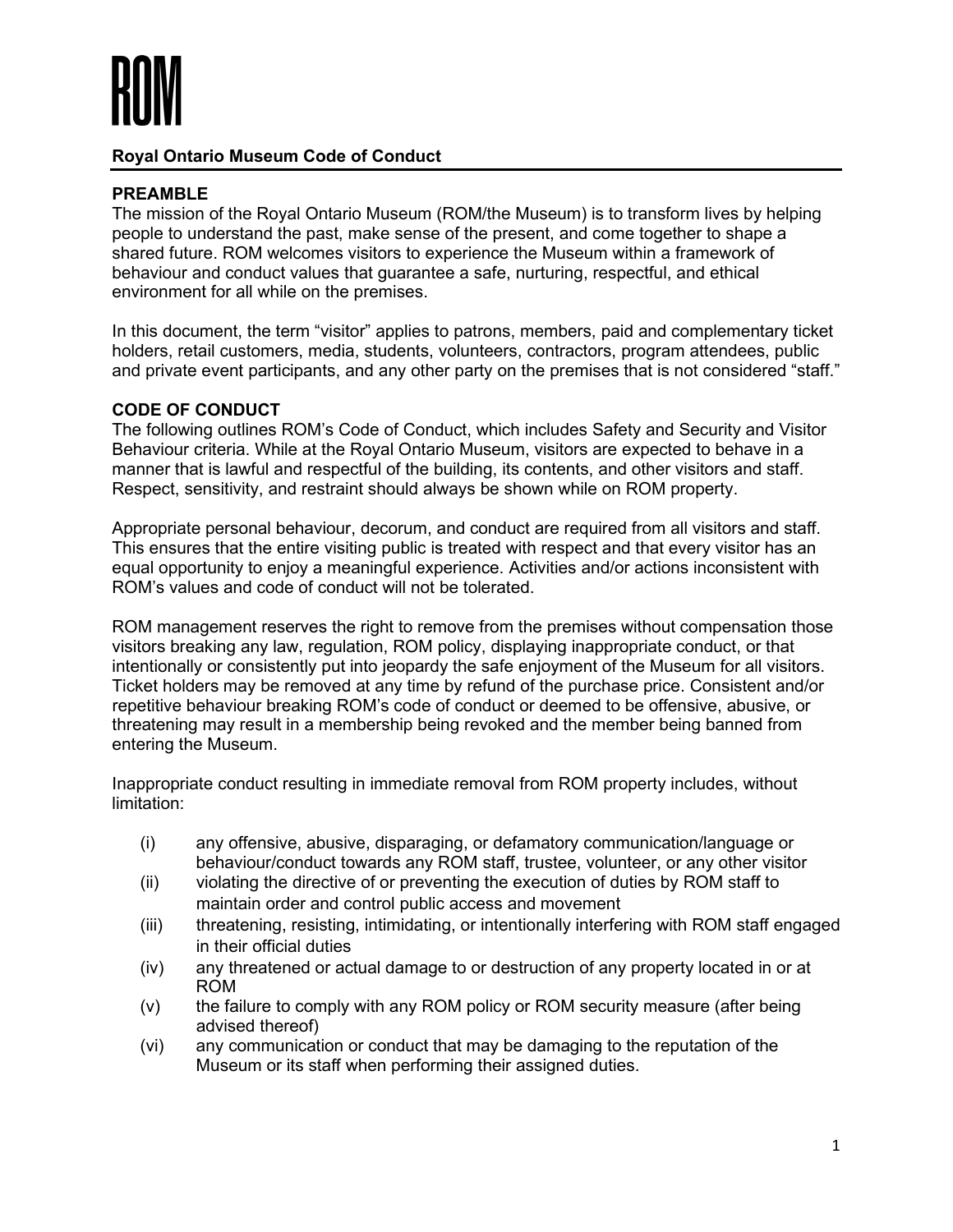

- (vii) any behaviour by individuals that exhibit actions or activities that are inconsistent with Museum values, are harmful to staff or visitors, or are not in the spirit of Museum values
- (viii) any actions that support or commemorate current or historical hate groups (including propaganda or display of sensitive materials) either inside ROM or on ROM property
- (ix) any actions that promote, support, or glorify hatred towards people based upon race, ethnicity, national origin, religion, gender, gender identity, disability, or sexual orientation (collectively considered "protected groups"), or any actions or the display of items/materials that support or promote organizations or people with such views
- (x) any actions that engage in the following activities: leafletting, protests, rallies, political canvassing, third-party sales, or any activity that has the effect, intent, or propensity to draw attention or disturb the enjoyment of ROM for other visitors.

# **Safety and Security**

- All persons entering ROM are subject to video surveillance.
- To preserve the artifacts on display, visitors are not allowed to touch or lean on any of the exhibits or displays, unless specifically identified as a touchable exhibit or display.
- All bags entering the Museum, including purses, are subject to inspection.
- Photography is permitted for personal use only, using hand-held equipment. Due care must be exercised when taking close-up photographs of any exhibit or display. The use of selfie sticks is not permitted. The use of tripods, monopods, etc., is not permitted unless pre-approval has been requested and given. To make such a request, please email [media@rom.on.ca](mailto:media@rom.on.ca) in advance of your visit. In some exhibitions and galleries, photography may not be permitted for safety and/or conservation reasons. Signs will be posted wherever such restrictions apply.
- Trespassing, entering, or remaining in or on Museum premises when the Museum is not open to the public, except with the express consent of Museum staff, is not permitted. Any access onto or within any adjacent areas under construction or closed to the general public is also prohibited.
- Tampering with fire- and life-safety devices, such as emergency exits, fire extinguishers, or alarm pull stations, is not permitted.
- The following items are not permitted on Museum property at any time:
	- o Paints and aerosols
	- o Indelible markers
	- o Weapons of any type
	- o Any item prohibited under the Criminal Code of Canada
	- o Any item deemed by ROM Security to be inappropriate or a potential risk to people and/or property

# **Visitor Behaviour:**

- All visitors are required to wear proper attire while on ROM property. Shirts and shoes must be worn at all times.
- Visitors are to refrain from shouting, running, and other disruptive behavior, including injurious, profane, obscene, or other language deemed as inappropriate to ROM values.
- Children 14 years of age or younger must be accompanied by an adult.